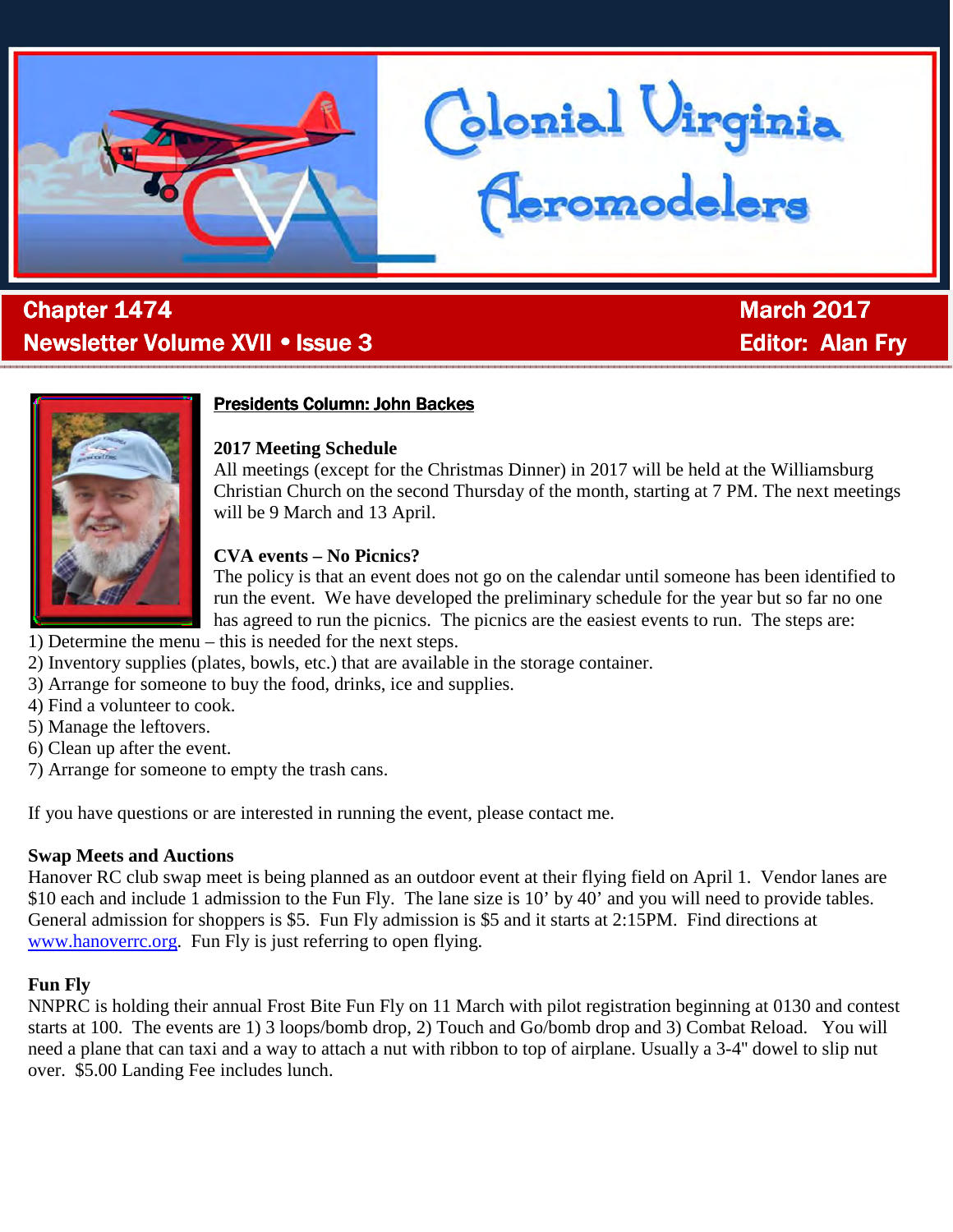#### **FPV Race**

River City Racers are holding a MultiGP FPV race on March 11 at Hanover RC. 9am Pilot Check-in, 10am Pilots meeting, 10ish till 11 will be open practice, 11am Racing starts. FunFly to follow. I am planning on attending.

**Contact Me**  Phone: 757-876-1241 Email: jb753@cox.net Address: 8630 Diascund Road, Lanexa, Va. 23089



# Secretary's Report: Winston Shepherd Jr.

CVA Meeting Minutes 02-09-17

Winston Shepherd Jr.: Notes via Gary Clifford

The November 11th meeting, held at the Williamsburg Christian church, was called to order by the President at 7:02pm with 13 members present. The President announced the minutes of the January meeting that were published in the corresponding newsletter. Motion to accept minutes

as published passed unanimously.

#### **Treasurer's Report: Jon Persons**

Operating budget and mower fund numbers reported.

# **Site Improvements: Tom Treese**

Tom rolled deer prints out of runway. Mowers started as expected. No rodent issues.

#### **Activities: Joe Musika**

1. Hanover Swap Meet will be April  $1<sup>st</sup>$  and be outdoors this year. April  $2<sup>nd</sup>$  rain date

- 2. NNPRC Frost Bite Fun Fly March 11<sup>th</sup>
- 3. International Drone Day May 6th at Williamsburg airport

# **CVA Events Schedule**

April  $15<sup>th</sup>$  – Spring Picnic No one to run this event  $\overrightarrow{May}$  20<sup>th</sup> – Electric Fly Joe M. June 3rd – Something Different John B.  $NMAD - 8-26$  Alan F. Cub Fly- 9-23 John P. Giant Scale – Oct.  $10^{th}$  Joe Musika Warbirds – October  $17<sup>th</sup>$  Tom T. October 24- Fall Picnic No one to run this event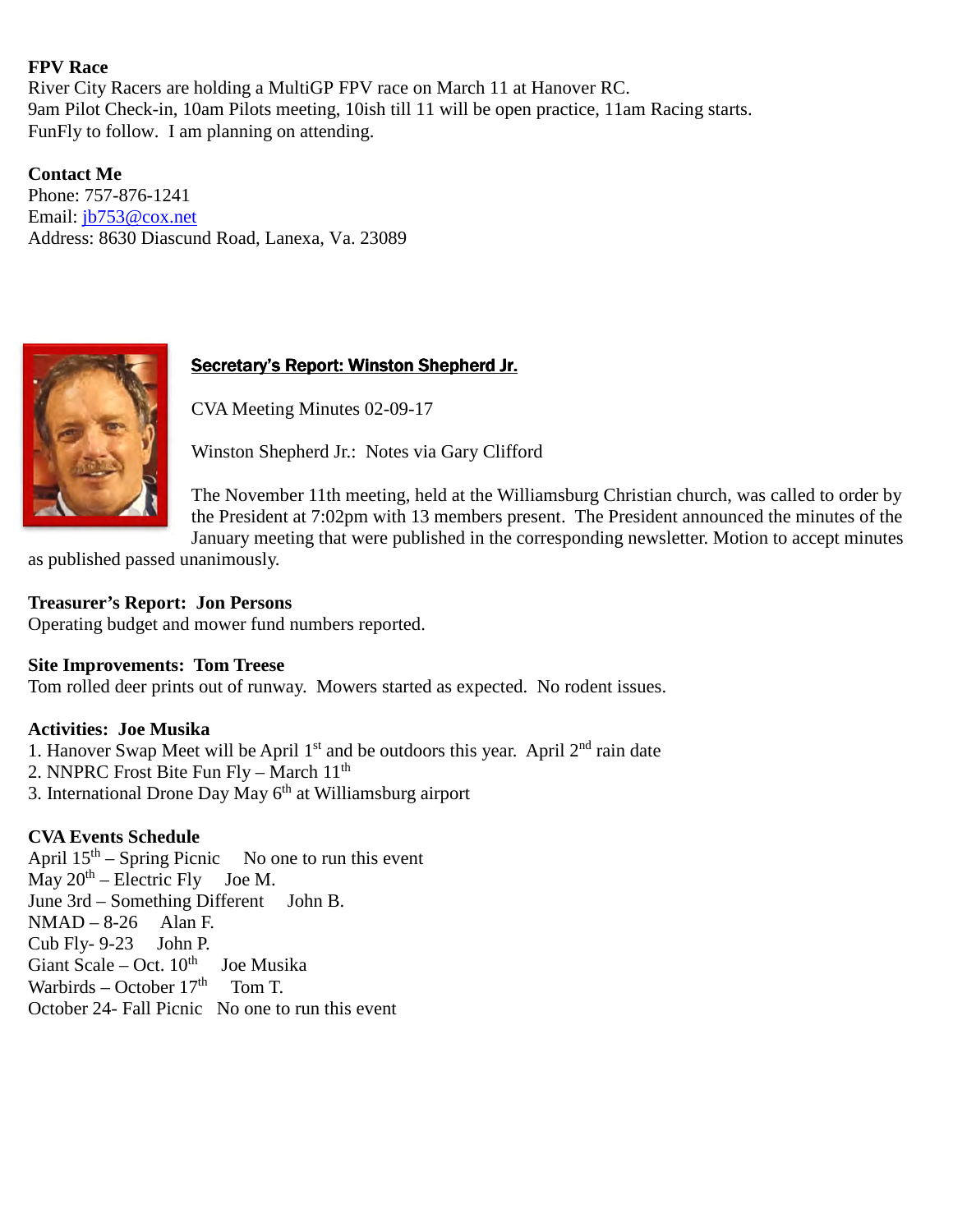#### **Safety: Cliff Casey**

Fly from Pilot Boxes only! Not from the iron fence or shelter.

#### **Training: Alan Fry**

Nothing to report.

#### **Club Promotion:**

Alan suggested opening CVA field for private companies to have their picnics, such as Newport News Shipbuilding. Open discussion ensued and agreed that there needs to more discussion such as trash disposal. Bill Talbot asked about having a Mall Show. Steve and Fran will again host W.A.L.T this year

#### **Old Business:**

Jon handed out a proposal on shelter improvements (thank you Jon). Basically the proposal suggests a 12' extension on each end of the existing shelter. Projected cost to be \$3,884. This proposal is open to suggestions. Jon made a motion to drop a dime and vote via e-mail. Alan second. Motion to put before membership PASSED. Details are available in the actual proposal.

#### **New Business:**

Church donation moved ahead and after motion was PASSED. Gary made interesting proposal to recognize long time club members with possible reduction in dues. Will re-visit this proposal at the March meeting.

#### **Show & Tell**

John showed photos of shelter @ Suffolk opening further discussion. Joe asked about solar charging station John had new Nutball made of model airplane foam and drywall tape on leading edges and seams.

Motion made and passed to conclude meeting at 8:11pm



# **Activities: Joe Musika**

Now that we're into March, we've had a few days to fly, not like ole Jan. and Feb! Let's hope we'll have more good days this month, as I'm sure everyone is anxious to FLY!!! Newport News is putting on the "The Frost Bite Fun Fly" on Mar. 11. This usually is one FUN event, so don't miss it.

Our first event is the spring picnic and Egg Drop. Always fun.

Next month in Richmond area there is a swap meet; check President's column for details. More next month.